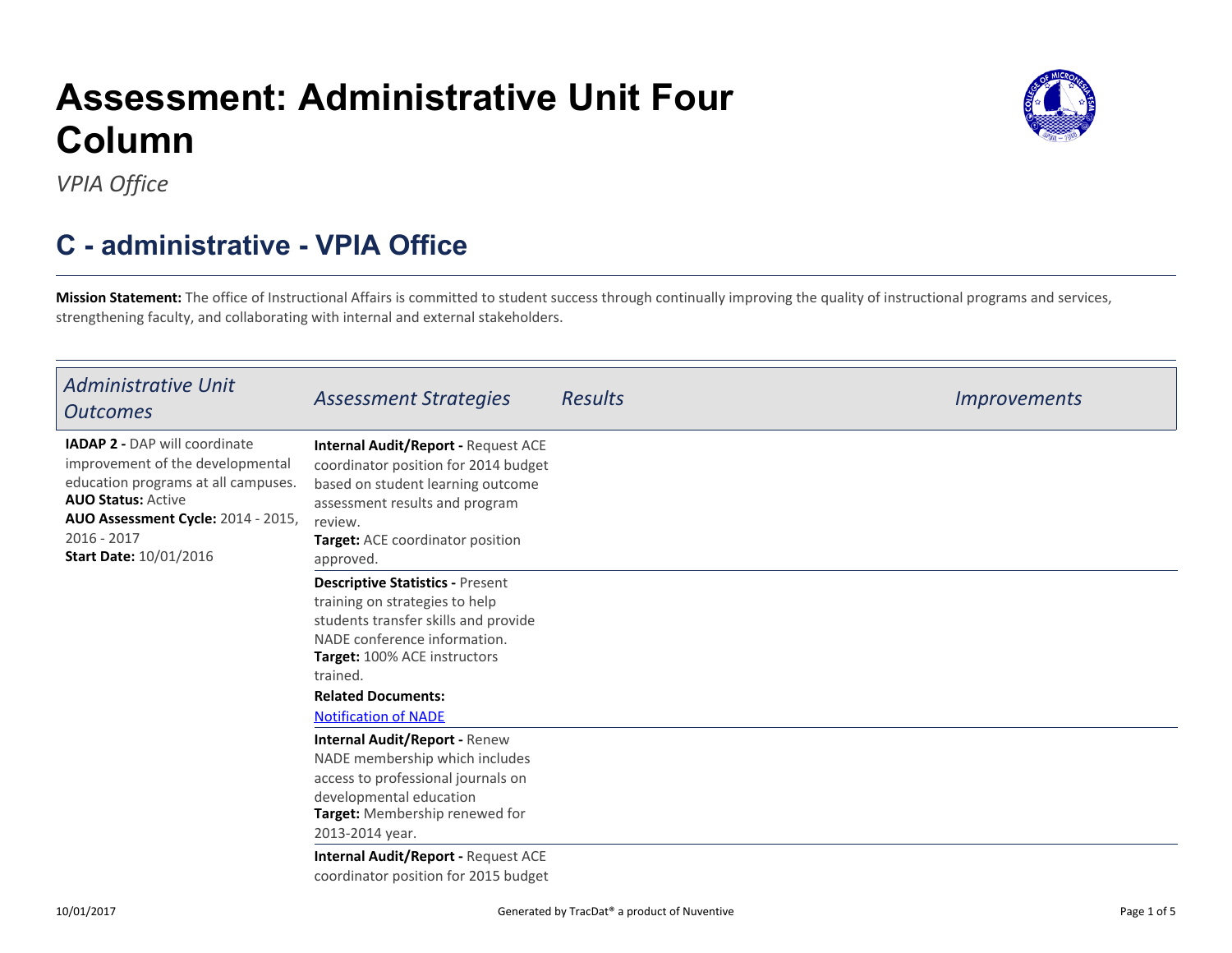| <b>Administrative Unit</b><br><b>Outcomes</b> | <b>Assessment Strategies</b>                                           | <b>Results</b> | <i><u><b>Improvements</b></u></i> |
|-----------------------------------------------|------------------------------------------------------------------------|----------------|-----------------------------------|
|                                               | based on student learning outcome                                      |                |                                   |
|                                               | assessment results and program                                         |                |                                   |
|                                               | review.                                                                |                |                                   |
|                                               | Target: ACE coordinator position<br>justified and included in the 2015 |                |                                   |
|                                               | budget.                                                                |                |                                   |
|                                               | <b>Internal Audit/Report - Share</b>                                   |                |                                   |
|                                               | information on NADE conference                                         |                |                                   |
|                                               | and send articles on developmental                                     |                |                                   |
|                                               | education or one training                                              |                |                                   |
|                                               | opportunity each semester during                                       |                |                                   |
|                                               | school year 2013-2014.                                                 |                |                                   |
|                                               | Target: 2 ACE faculty attend NADE                                      |                |                                   |
|                                               | Conference and one article on                                          |                |                                   |
|                                               | developmental education or other                                       |                |                                   |
|                                               | training oppotunity shared with the                                    |                |                                   |
|                                               | site coordinators at each campus.                                      |                |                                   |
|                                               | <b>Internal Audit/Report - Renew</b>                                   |                |                                   |
|                                               | NADE institutional membership                                          |                |                                   |
|                                               | which includes access to professional                                  |                |                                   |
|                                               | journals on developmental<br>education for year 2014-2015.             |                |                                   |
|                                               |                                                                        |                |                                   |
|                                               | Target: NADE institutional                                             |                |                                   |
|                                               | membership renewed                                                     |                |                                   |
|                                               | <b>Internal Audit/Report - Oversee</b>                                 |                |                                   |
|                                               | assessment of ACE and                                                  |                |                                   |
|                                               | developmental courses and                                              |                |                                   |
|                                               | improvement plans including                                            |                |                                   |
|                                               | submission of requisitions for                                         |                |                                   |
|                                               | personnel and materials as needed.                                     |                |                                   |
|                                               | Target: Recommend 95% of ACE                                           |                |                                   |
|                                               | faculty and support staff Fall 2017.                                   |                |                                   |
|                                               | <b>Internal Audit/Report - Renew ACE</b>                               |                |                                   |
|                                               | institutional membership which                                         |                |                                   |
|                                               | includes access to professional                                        |                |                                   |
|                                               | journals on developmental<br>education for year 2016-2017.             |                |                                   |
|                                               | Target: NADE institutional                                             |                |                                   |
|                                               |                                                                        |                |                                   |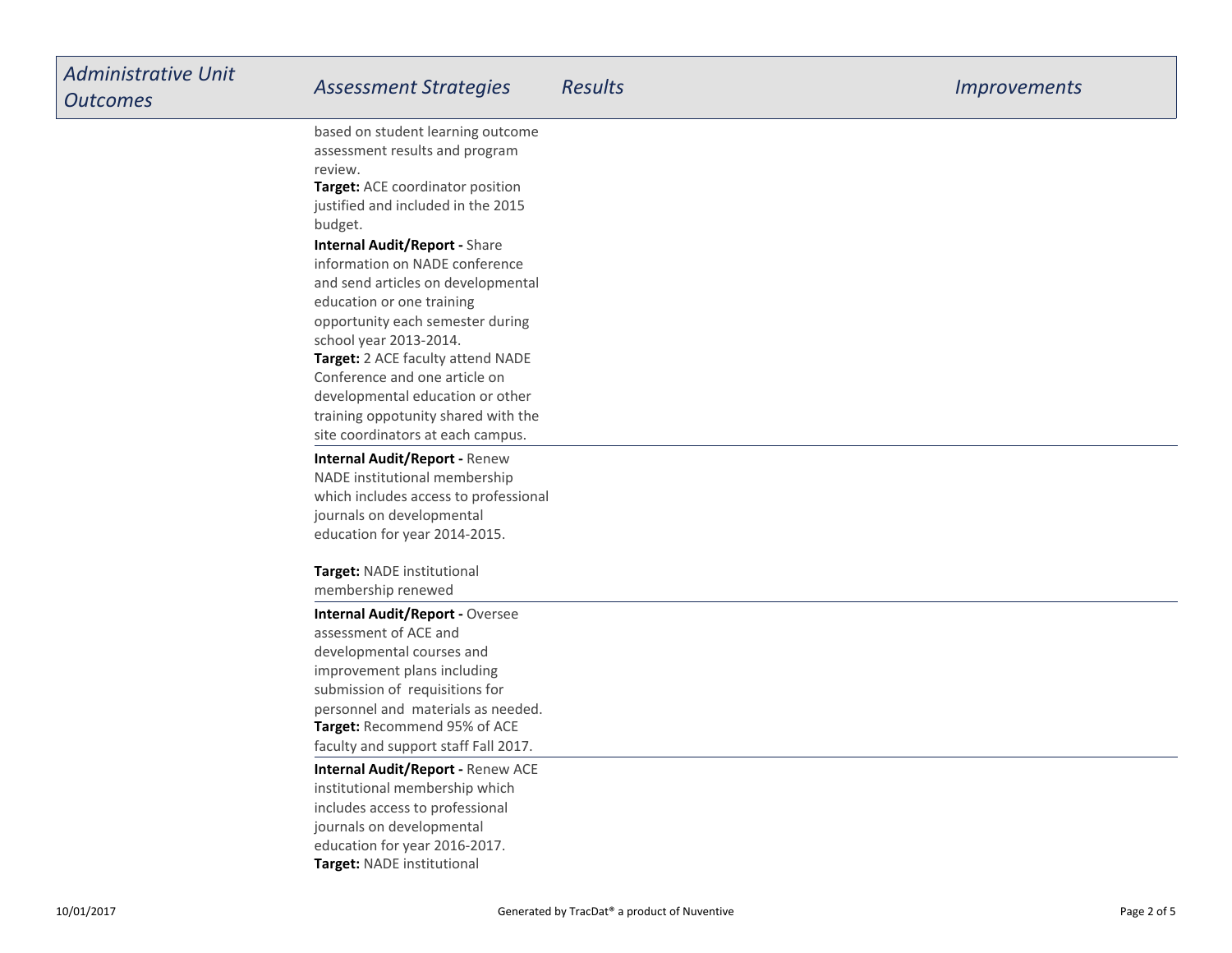## *Administrative UnitOutcomes*

## *Assessment Strategies Results Improvements*

membership renewed.

**AUO Status:** Inactive **AUO Assessment Cycle:** 2016 - 2017**Inactive Date:** 09/26/2017 **IA 6 -** Improve student achievement and learning (course completion rate)in EN 120a Expos. Writing I to 66%,ESL 089 Reading V to 68%, and MS100 college algebra to 66%.**Start Date:** 10/01/2016

| Research - Conduct interviews, focus<br>groups and research to determine<br>difference in patterns of<br>achievement between fall and spring<br>semester.<br><b>Target:</b> Interview and hold focus<br>groups with students at all campuses<br>by May 2016.                                                 |                                                                                                                                                                                                                                                                                                                                                                                       |                                                                                                                                                         |
|--------------------------------------------------------------------------------------------------------------------------------------------------------------------------------------------------------------------------------------------------------------------------------------------------------------|---------------------------------------------------------------------------------------------------------------------------------------------------------------------------------------------------------------------------------------------------------------------------------------------------------------------------------------------------------------------------------------|---------------------------------------------------------------------------------------------------------------------------------------------------------|
| <b>Research -</b> Document effective<br>instructional practices for replication<br>in FY 2018.<br>Target: Test one instructional<br>strategy each for EN 120a, ESL 089,<br>and MS 100 during fall 2016 and<br>spring 2017. Evaluate strategy and<br>suggest improvements for<br>implementation in fall 2018. | <b>Reporting Period: 2016 - 2017</b><br><b>Target Met: Yes</b><br>Faculty in EN 120a and MS 100 are evaluating the institution<br>and each course on relevant policies, practices, faculty,<br>improvement, learning, and student performance and<br>support by instructional delivery mode. (09/21/2016)<br><b>Related Documents:</b><br><b>VPIA Board of Regent Report2017March</b> | <b>Improvement:</b> Implement co<br>changes in MS 100 and EN 12<br>through Gateway to Complet<br>initiatives fall 2016 and spring<br>2017. (09/21/2016) |
|                                                                                                                                                                                                                                                                                                              |                                                                                                                                                                                                                                                                                                                                                                                       | Follow-Up: Changes were<br>implemented in MS 100 duri<br>2016 and in ESL 089 during<br>summer 2017. A compressed                                        |

### **Related Documents:**

[2017 FPD Eval](https://comfsm.tracdat.com:443/tracdat/viewDocument?y=l7gXcsvXcqm4)\_[NC.xlsx](https://comfsm.tracdat.com:443/tracdat/viewDocument?y=l7gXcsvXcqm4) [2017 FPD](https://comfsm.tracdat.com:443/tracdat/viewDocument?y=n3V6K9lKAmfj)\_[NC](https://comfsm.tracdat.com:443/tracdat/viewDocument?y=n3V6K9lKAmfj)\_[Agenda.pdf](https://comfsm.tracdat.com:443/tracdat/viewDocument?y=n3V6K9lKAmfj) [2017 NC](https://comfsm.tracdat.com:443/tracdat/viewDocument?y=A5ANrIegy3AC)\_[PC attendance .pdf](https://comfsm.tracdat.com:443/tracdat/viewDocument?y=A5ANrIegy3AC)

**Iurse**  $0a$ changes in MS 100 and EN 120ation through Gateway to Completioninitiatives fall 2016 and spring

ng fall summer 2017. A compressed schedule was implemented in foursections of MS 100. The course completion rate increased from82% to 94% across the foursections. Attendance rate increased from 88% to 93%. One section of ESL 089 was paired withSS 150 History of Micronesia toform a learning community. Course completion for this sectionwas 100%. (09/25/2017)

**Research -** Facilitate meetings and work of course specific committeesfor EN 120a, ESL 089, and MS 100 through Gateway to Completioninitiative.

**Target:** Each course specific committee will complete evaluation of key performance indicators, planfor a course specific change for each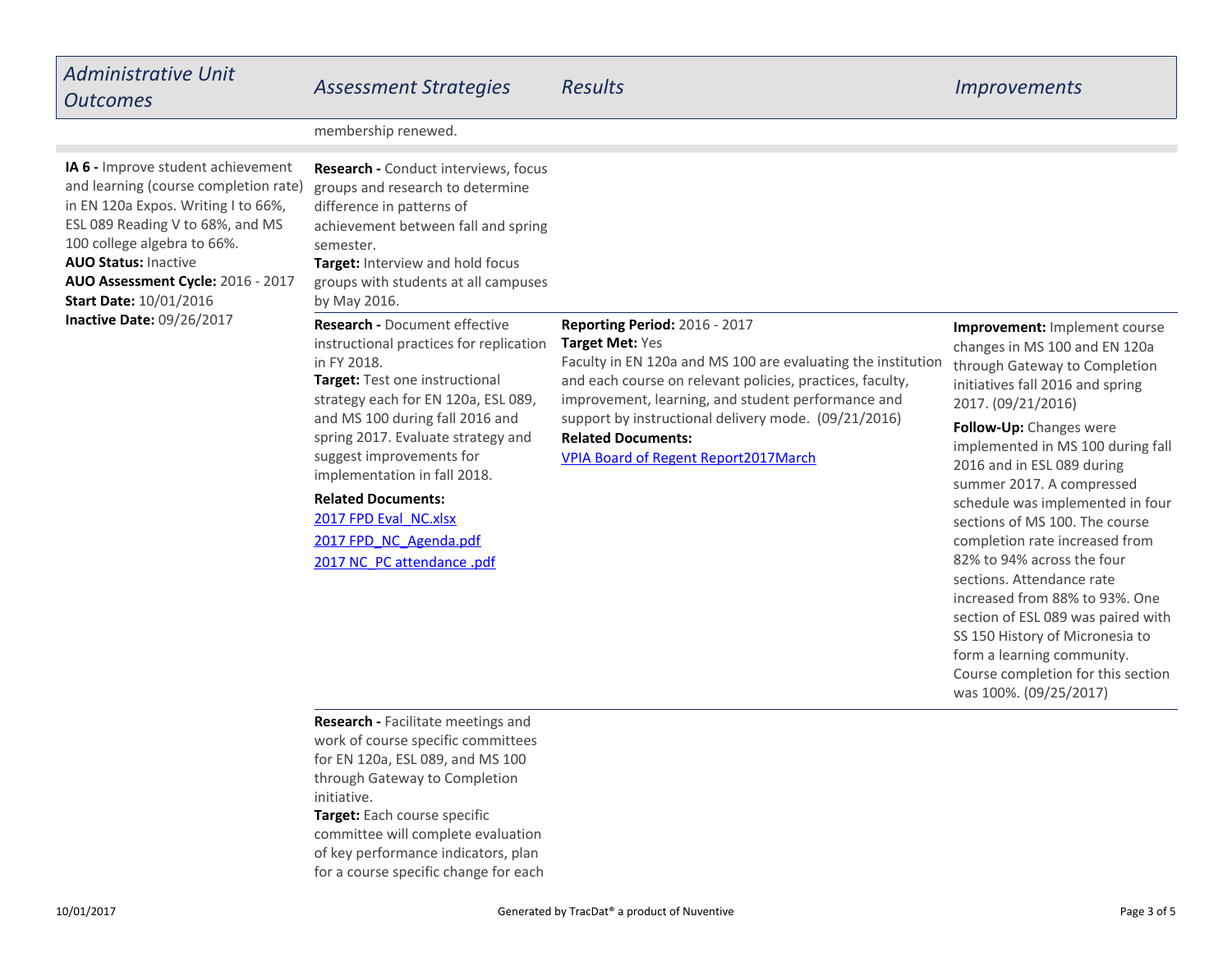| <b>Administrative Unit</b><br><b>Outcomes</b>                                                                                                                                                                                                                                                  | <b>Assessment Strategies</b>                                                                                                                                                                                                                                                                                                | <b>Results</b>                                                                                                                                                                                                                                                         | <i>Improvements</i> |
|------------------------------------------------------------------------------------------------------------------------------------------------------------------------------------------------------------------------------------------------------------------------------------------------|-----------------------------------------------------------------------------------------------------------------------------------------------------------------------------------------------------------------------------------------------------------------------------------------------------------------------------|------------------------------------------------------------------------------------------------------------------------------------------------------------------------------------------------------------------------------------------------------------------------|---------------------|
|                                                                                                                                                                                                                                                                                                | course, implement the change for<br>each course, and evaluate results of<br>change on student learning. Submit<br>a course specific annual report.                                                                                                                                                                          |                                                                                                                                                                                                                                                                        |                     |
| IA 7 - Career and Tech. programs will<br>offer certification, licensing exams or<br>an appropriate substitute by May<br>2017.201<br><b>AUO Status: Inactive</b><br>AUO Assessment Cycle: 2016 - 2017<br><b>Start Date: 10/01/2016</b>                                                          | Survey - Administer survey to collect<br>data prior to visioning summit.<br>Target: Survey results will be<br>completed by May 2016.                                                                                                                                                                                        |                                                                                                                                                                                                                                                                        |                     |
|                                                                                                                                                                                                                                                                                                | Internal Audit/Report - Work with<br>US Dept. of Labor, GCC and<br>professional CTE organizations to<br>determine who (local or off-island)<br>can administer certification/licensing<br>exams.<br>Target: At least one examiner will be<br>identified for each CTE program and<br>first exams administered in May<br>2017. | Reporting Period: 2016 - 2017<br>Target Met: No<br>Director of CTEC is working with FSM NDOE to get trade and<br>technology teachers licensed. This will give programs better<br>credibility but does not resolve the issue of licensing for<br>students. (10/01/2017) |                     |
| IADAP 1_1 - DAP will facilitate<br>improvement in monitoring and<br>collection of program assessment and<br>review for all instructional programs<br>across all campuses.<br><b>AUO Status: Active</b><br>AUO Assessment Cycle: 2015 - 2016,<br>$2016 - 2017$<br><b>Start Date: 10/01/2016</b> | Internal Audit/Report - Coordinate<br>with Assessment Coordinator<br><b>TracDat and General Education</b><br>assessment training for faculty.<br>Target: Results of assessment plans<br>for 100% of the programs will be<br>entered in TracDat for school year<br>2015-2016 by Sept. 15, 2016.                              |                                                                                                                                                                                                                                                                        |                     |
|                                                                                                                                                                                                                                                                                                | <b>Internal Audit/Report - Schedule</b><br>and conduct assessment plan writing<br>workshops once a week in April<br>2017.<br>Target: 95% of instructional faculty<br>will be provided with assessment<br>plan writing workshops.                                                                                            |                                                                                                                                                                                                                                                                        |                     |
|                                                                                                                                                                                                                                                                                                | Hold assessment plan writing<br>workshop in August 2015, train<br>faculty on use of TracDat, request<br>assistance of Assessment                                                                                                                                                                                            |                                                                                                                                                                                                                                                                        |                     |